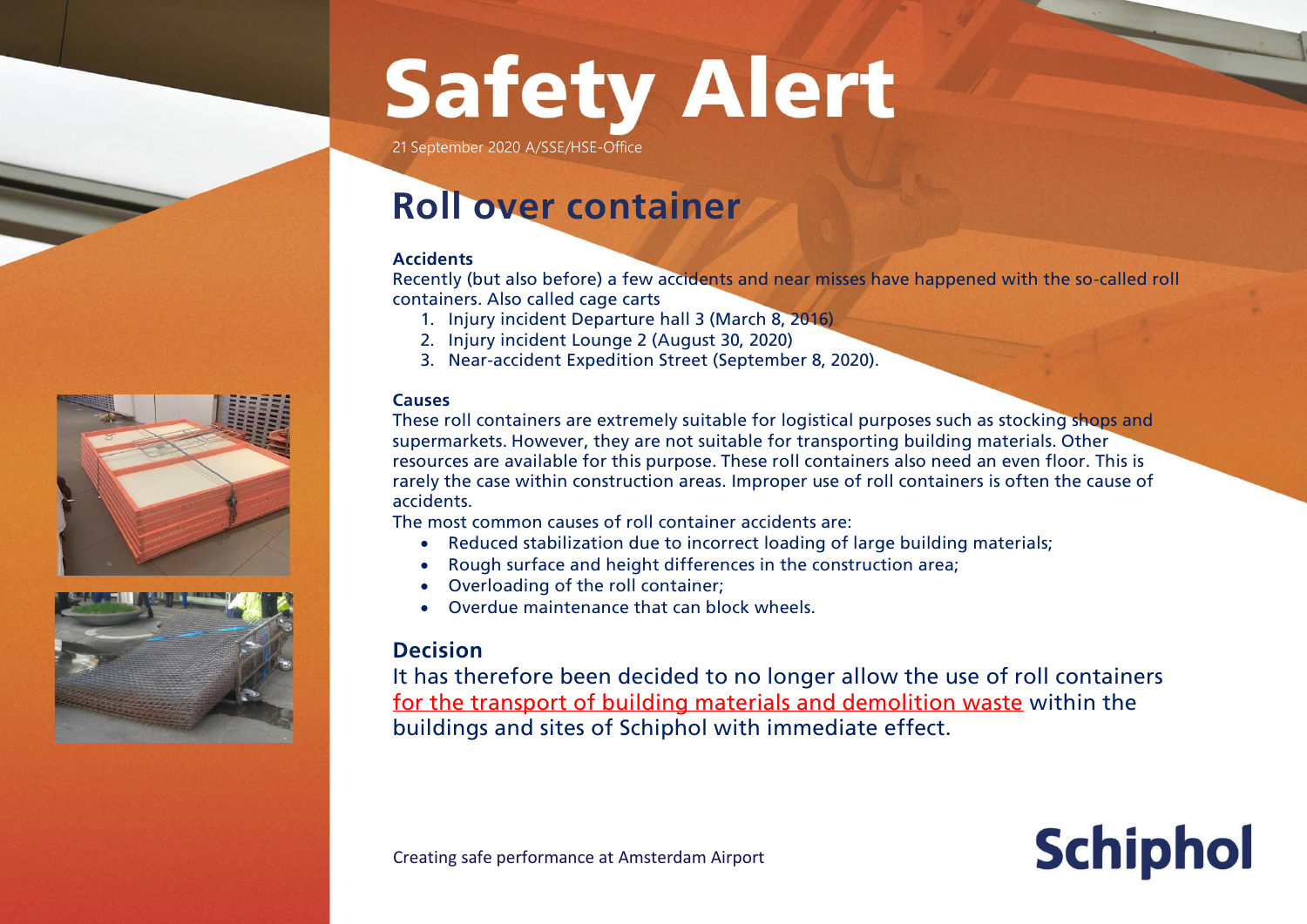## **Safety Alert**

#### **When is a roll container allowed?**

The use of a roll container is **permitted for materials other than building materials and demolition waste** if:

- use takes place in accordance with the supplier's manual;
- use outside construction sites can take place on solid floor area;
- the roll container has gates on 4 sides and a closed top;
- the load remains within the surface of the bottom plate;
- the load does not exceed the maximum loading weight;
- the roll container is not top-heavy loaded. The center of gravity is on the bottom plate;
- the roll container is being pushed and not pulled.

#### **Examples:**



### **Schiphol**

Creating safe performance at Amsterdam Airport